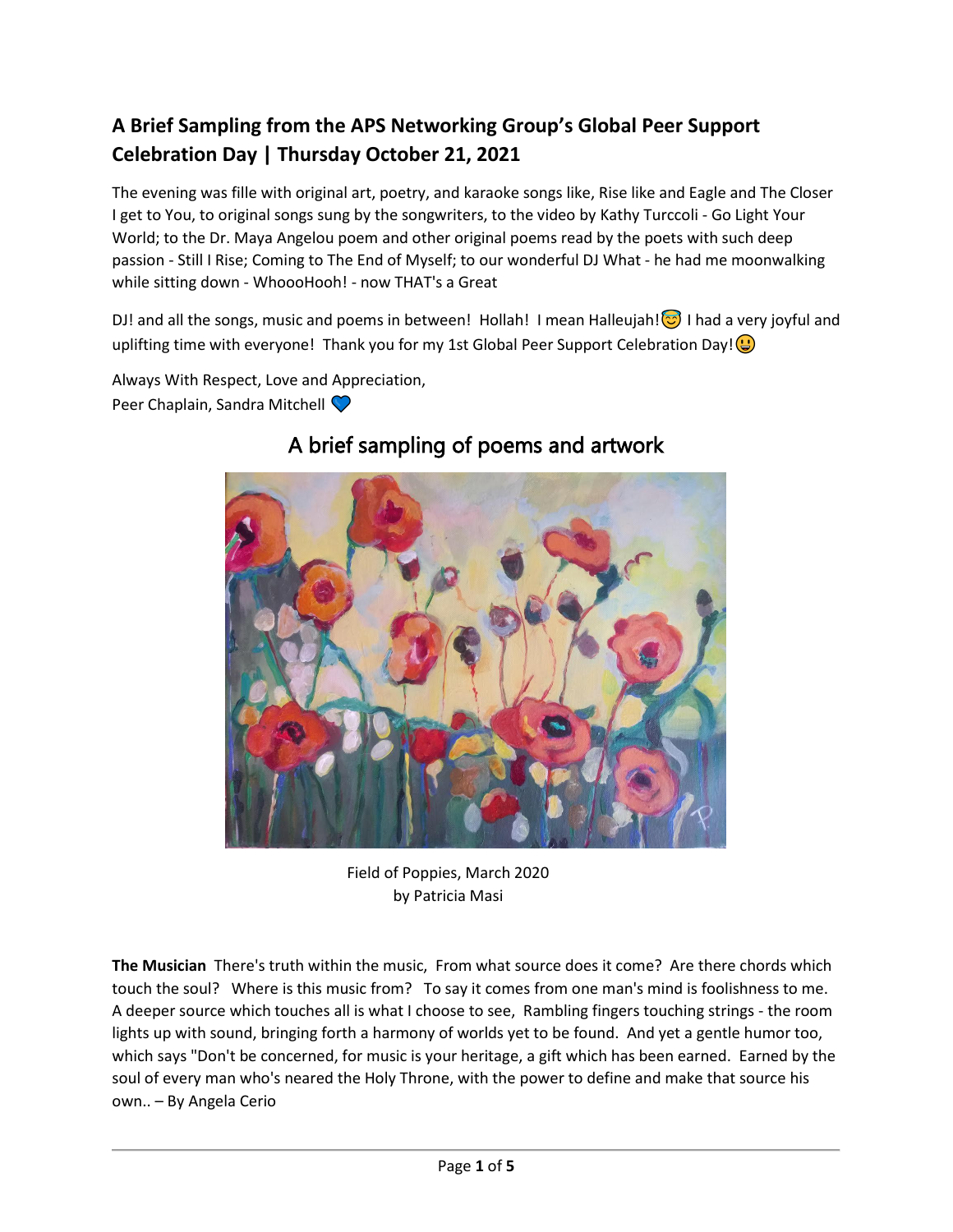Summer is here – by Howard Diamond

Summer is here For all to reflect on the year And of course, never fear That Howard, Peer Specialist is here.

Summer is here to have fun To enjoy a day or two in the sun Be safe the virus is not done And please put away that gun.

Summer is here for all to relax Not thinking about all these attacks Trying not to worry about the facts Time for daydreaming on our backs.

Summer is here as we will leave June And the heat will arrive very soon Each night we can stare at the moon While singing many a happy tune.

Summer is here to have joy Every girl and every boy Open your heart and not to be coy Now everyone lay back and enjoy.

Summer is here for one and all Moving ahead without a stall Remember always to answer the call As summer moves into fall A poem for summer days and summer nights by Howard, Certified Peer Specialist from Long Island

Poem by Howard Diamond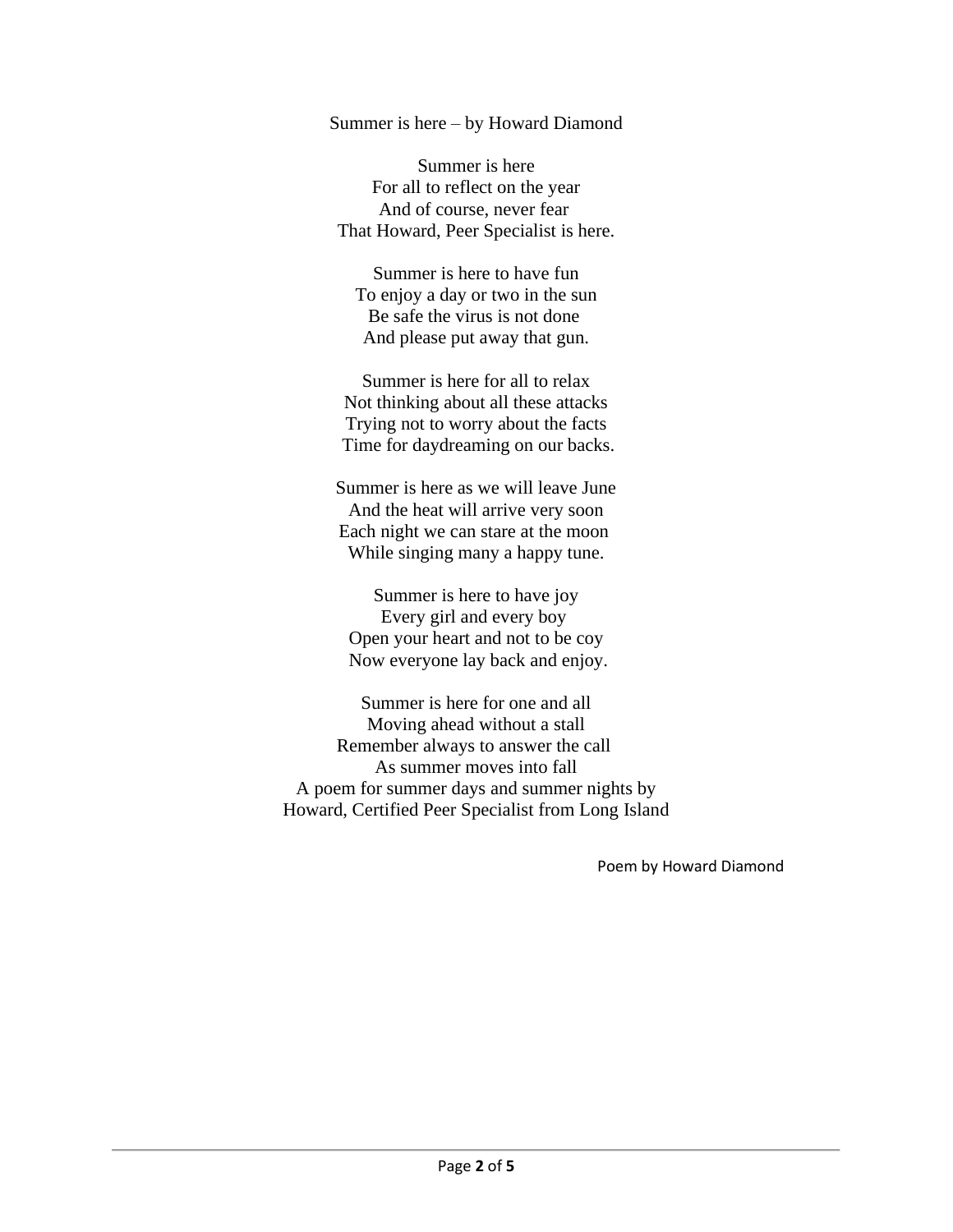"Once you replace negative thoughts with loving ones" You will start to have loving results"

**Lisa Spencer** 

Quote by Lisa Spencer

#### **THANKSGIVING MEAL AND FUN, FOR SOME?** by Howard Diamond

Thanksgiving is here with many people to greet Thanksgiving is here with plenty of food to eat Everyone have your pants and belts relatively loose Of course we are having turkey as main meal not a goose

Turkey is already in the stove Fruit was picked from the grove Many vegetables ready to be cooked Desserts sitting everywhere waiting to be hooked

Feasting is what the holiday is for Sharing stories of family lore Together we are here to enjoy this day We would not have it any other way

Gobble, Gobble, who wants some turkey Take what you want there is plenty you see Stuffing and potatoes for all to share No dieting today, we don't really care

An assortment of vegetables too many to count Food on our plates are beginning to mount Remember to put some gravy on top Wash it all down with cider, soda or pop

> Leave some room for cakes and pies Can't stop eating, no one even tries Another Thanksgiving meal is done Too full right now to have much fun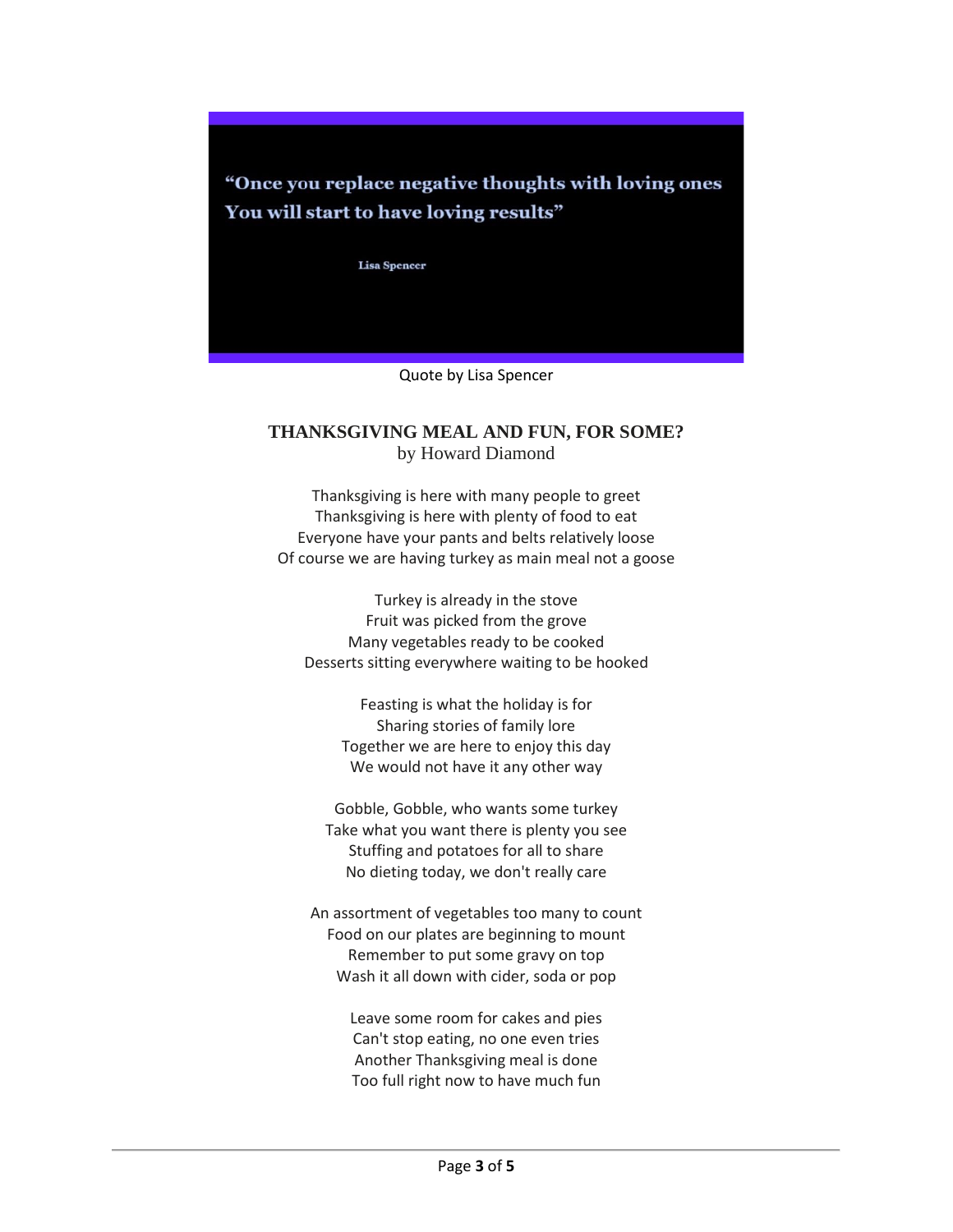Most of the men go and watch football Or use their cell phones to make a call While most of the women do the dishes Discussing what they desire as holiday wishes

The children are in one of two places Enjoying the day with their happy faces They are playing outside around near the trees Or doing things on laptops, busy as bees

It was nice to spend time with friends When the day begins, we know later it ends Football teams have many huddles Before we leave we have group cuddles

Poem by Howard Diamond, A Certified Peer Specialist from Long Island

"You gain strength and courage every time you look fear straight in the face. You've made it this far! You can stay, stay with your life. You may not have deserved all that has happened to you, but your life deserves you! And is waiting to be lived like never before. Stay curious, explore, live!" **Lisa Spencer** 

Poem by Lisa Spencer, APS Intern from Howie the Harp Peer Advocacy Center

#### **Thanksgiving – by Howard Diamond**

Most of the men go and watch football Or use their cell phones to make a call While most of the women do the dishes Discussing what they desire as holiday wishes

Now I'm starting to wake What I dreamt was totally fake Another year spending Thanksgiving alone Later I will call one or both of my friends on the phone